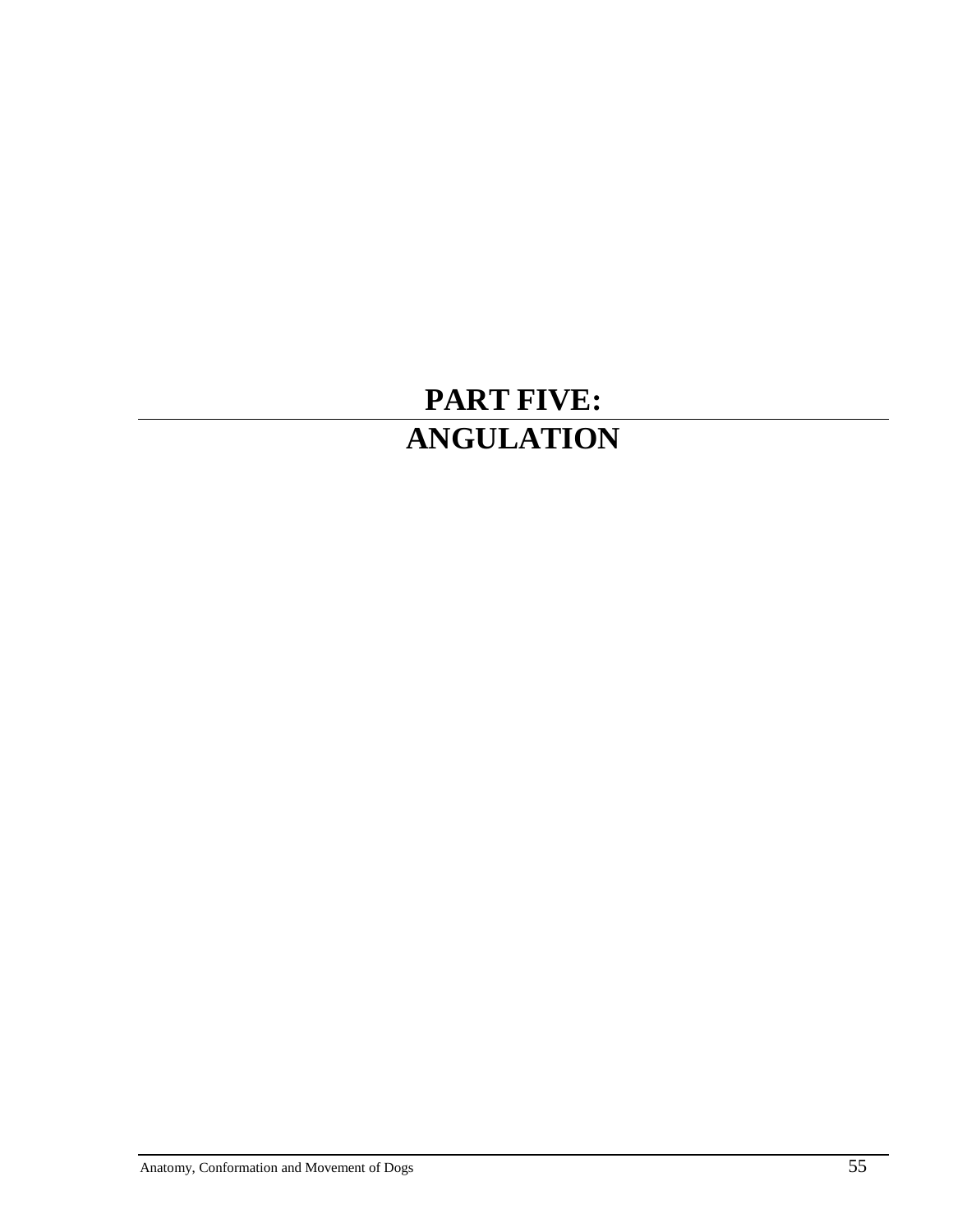Now that we've examined all the individual parts of the dog, let's look at how they join together to determine how the dog will function. **Angulation** refers to the angles created by bones meeting at various joints.

In many books and articles, as well as several breed standards, you will find mention of exact angles  $-90^\circ$ , 110º, 115 º, and so on – but, since you shan't have any instruments of angle measurement with you in the ring, your evaluation of angulation will need to rely on estimation. There are several methods to trace layback and angulation to assist with this estimation, but it is your responsibility as a judge to develop your 'eye' and gain the experience necessary to correctly assess this important aspect of canine conformation, anatomy and movement.

# **FIRST IMPRESSION**

During your initial view of the exhibit stacked in front of you, and before you can evaluate the dog you're your hands, what can you look at to estimate correct angulation? Try to imagine vertical lines outlining the width of the forequarters (between the point of shoulder and the elbow) and the width of the hindquarters (between the end of the loin to the point of buttock). As a general rule, the wider the spread, the better the angulation.



If the shoulder blades and pelvis are correctly slanted, and the angulation in each of these areas is good, there is more space for muscle attachment, which ultimately ensure proper functionality and substance. Conversely, narrow angles provide less space for muscle development, which will not only restrict movement, but will reduce strength and substance.

**Judging Tip: angulation at a glance**

A skilled exhibitor will be able to place a dog in a hard stack in such a way as to hide an angulation fault, which is why it is useful to look at the dog in its natural stance as well.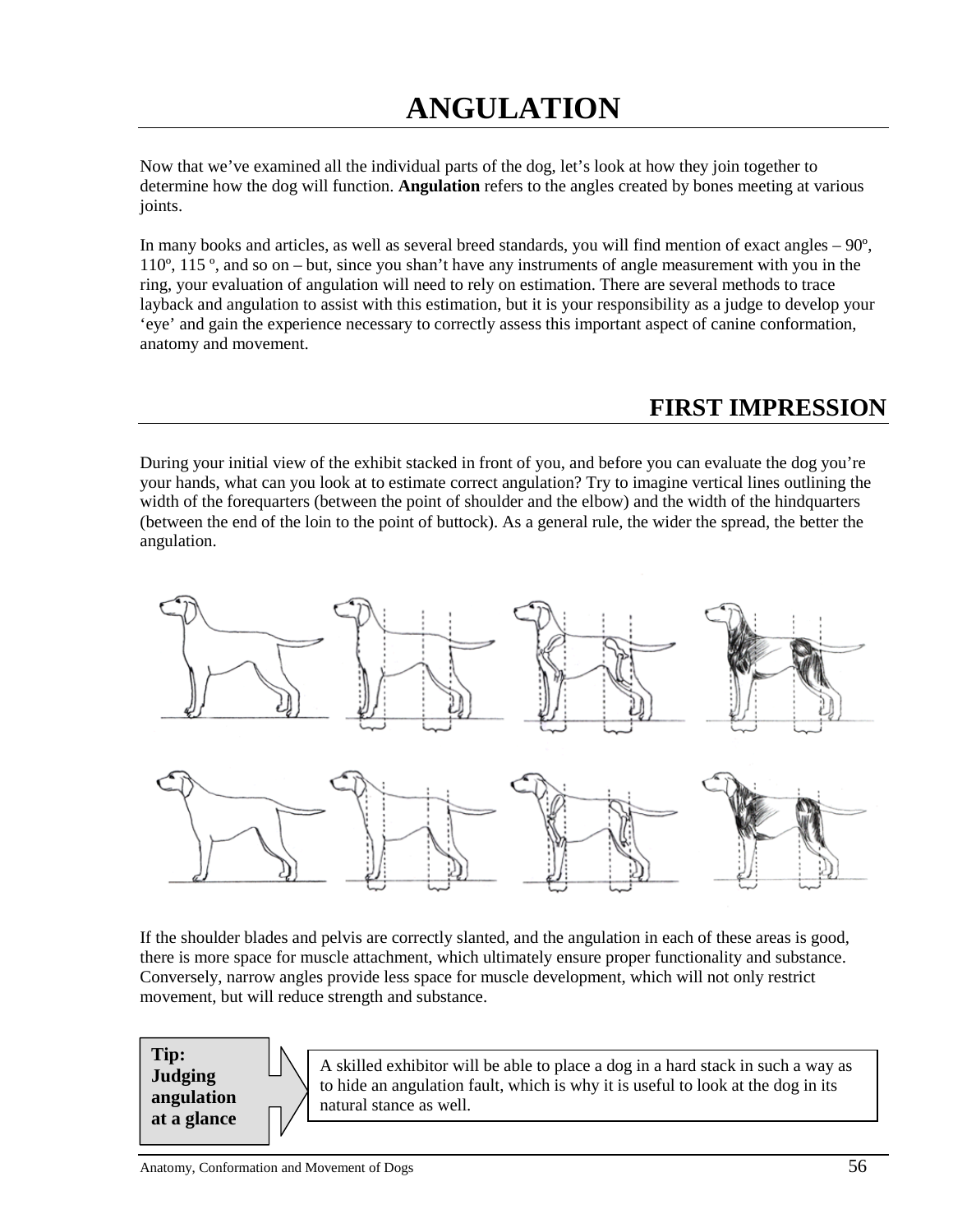

*A well-constructed dog shows balance in its angulation – where the front and rear angulation is similar*.



*A well-constructed dog carries itself in balanced proportion*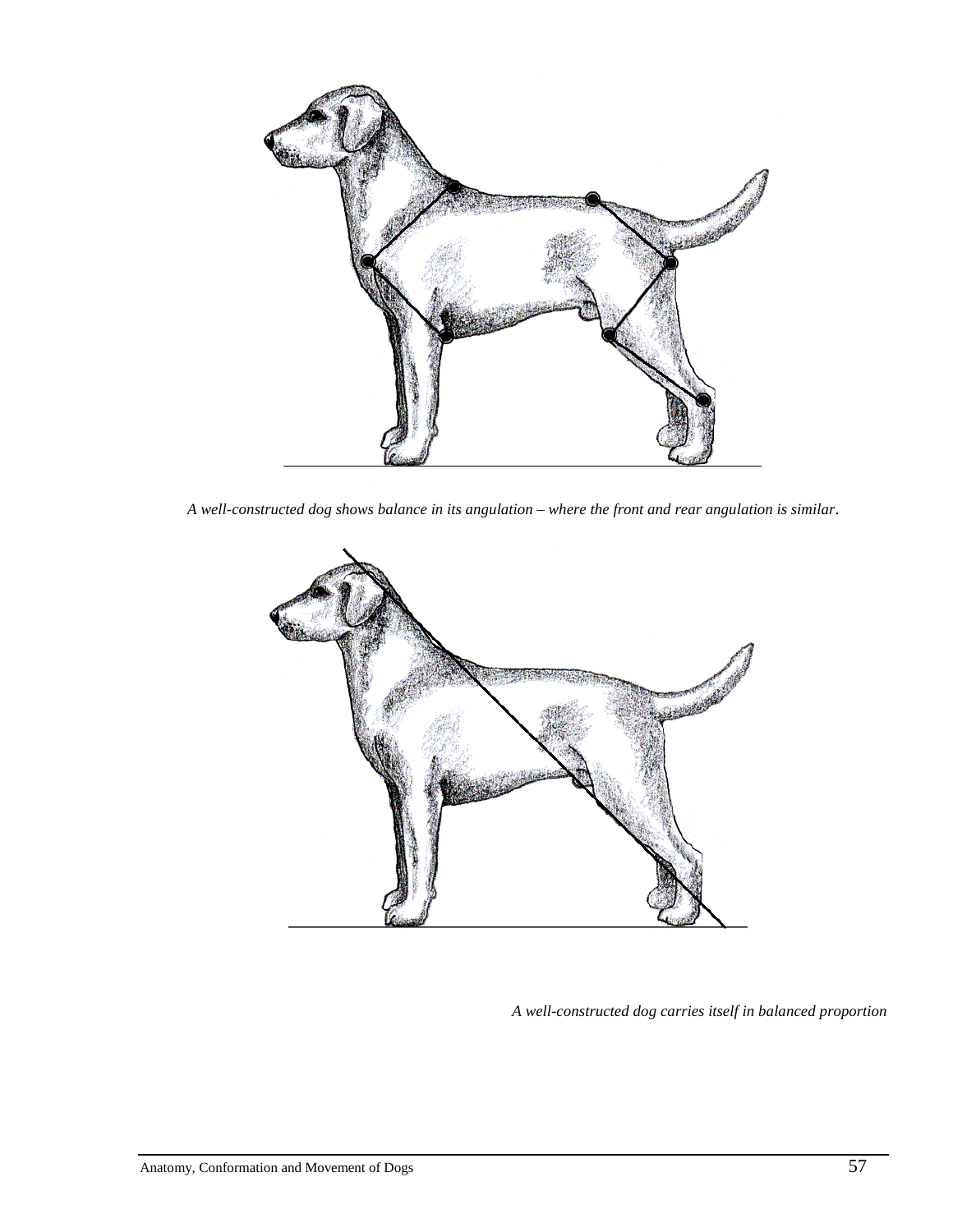The dog whose front assembly you are about to evaluate is a living creature – not a statue! The slightest shift of position or turn of head can alter the view of angulation so it is useful to confirm what you see by touching (going over) the dog. A thorough hands-on evaluation is an absolute must for coated breeds, but take care not to leave the coat in a mess after your examination. While some experienced judges may advocate against "doing the laying-on of hands", until you are entirely confident in your evaluations, feel free to allow your hands to confirm what your eyes have seen.

Let's look at the main markers of the front assembly:

- forechest
- shoulder layback
- return of upperarm
- shoulder angle
- placement

#### **Forechest**

The forechest is the portion of the dog that shows in front of the forelegs, as viewed in profile – the prosternum and soft tissue (beware: not the point of shoulder).





*Look for sufficient forechest in profile, and then feel it by running your hand down the front. Also view from the front – there should be sufficient fill for the breed requirement.*

The amount of forechest varies by breed, thus you should always consider the breed standard – never judge generically.







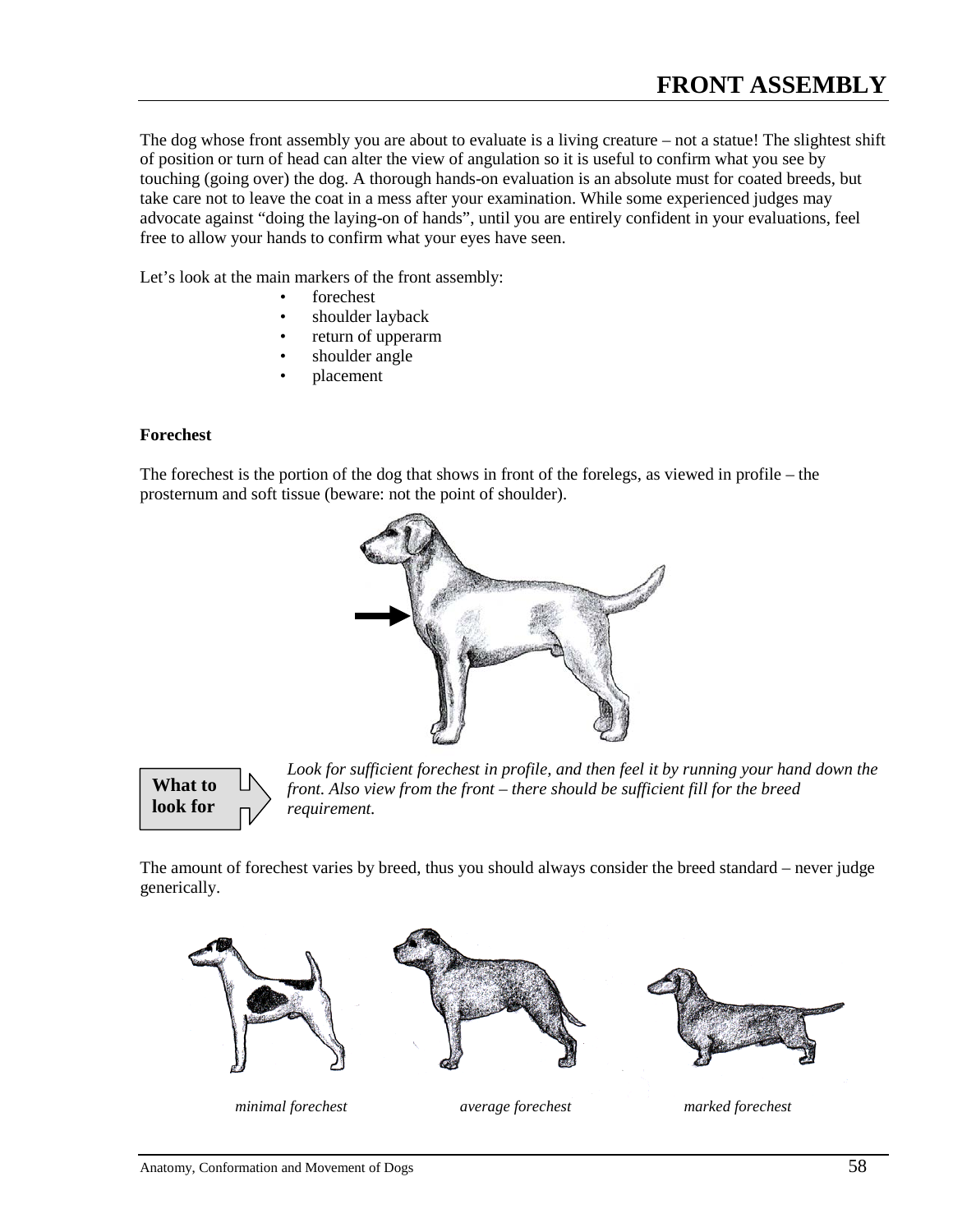#### **Shoulder layback**

Shoulder layback refers to the angle at which the scapula lies against the ribcage. Many references call for a 45º angle in all dogs – this may be appropriate in some breeds, but not all.





*First note the angle of the scapula in the profile view, then confirm your findings by tracing the layback with your hands. You are unable to measure the angle exactly in the ring, so you can only estimate the adequacy of the angle.*

A good shoulder layback is **one of the features** that influences the amount of reach in action. (Flexibility of muscle is another, which explains why some straight-shouldered breeds can actually reach very well!) As a general rule, in a breed that calls for an angle of **about 45º**, front reach may be affected by a steep shoulder layback.



In the illustration above left, note that it is a physical impossibility for the shoulder blade, upperarm, elbow and foreleg to reach in a perfectly straight line – the bone protuberances in the scapula and humerus will simply not allow it. This ought to explode another myth!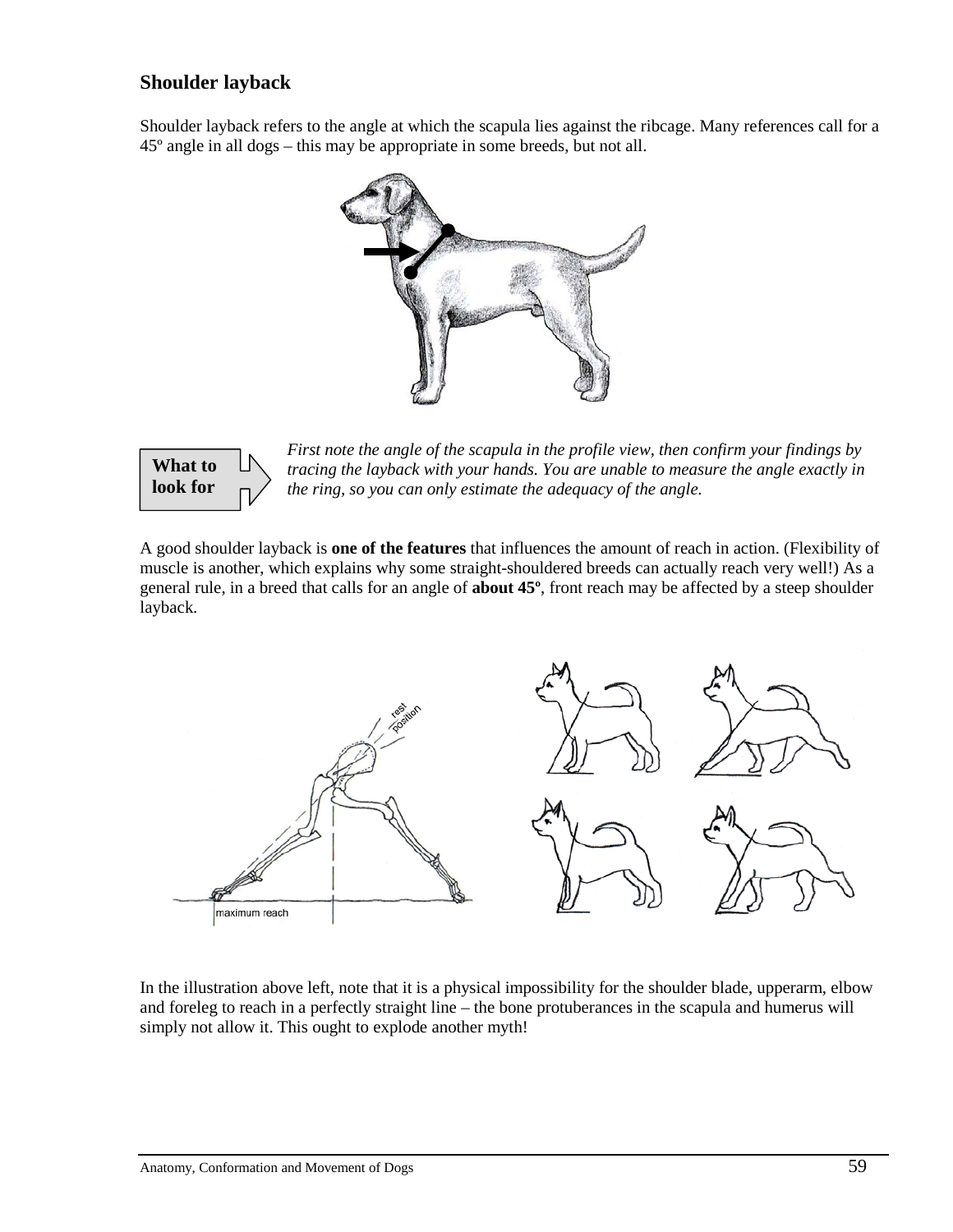#### **Return of upperarm**

The humerus (upperarm) is attached to the scapula and runs down and back to attach the elbow. A good return of upper arm:

- ensures that the forearm supports the dog's centre of gravity
- determines the shoulder angle at point of shoulder



## **What to look for**

*An observation of the width of the front assembly in profile will give you a good idea of the length and angle of the upperarm, then trace it with your hands. .*

While shoulder layback, as described above, may manifest at various angles, it is a deficiency in the upperarm that the most front assembly errors arise. The length of humerus may vary between breeds and between exhibits – most call for upperarms of equal length to the shoulder blade, but there are exceptions. In most breeds, if the upperarm is shorter than the shoulder blade, the forelegs will not be able to support the heaviest part of the chest because the elbow joint wouldn't reach a plumb line dropped from the tip of the scapula. This means that the legs would not be set well under the dog and they would have difficulty converging to a centre line at speed, nor would they be able to swing forward freely in action, thus insufficient reach. A shorter upper arm can also result in inefficient movement, such as lifting the front feet too far off the ground with each stride (the front feet should just clear the ground as the dog moves – anything more is wasted motion).



 *correct short upperarm and insufficient return*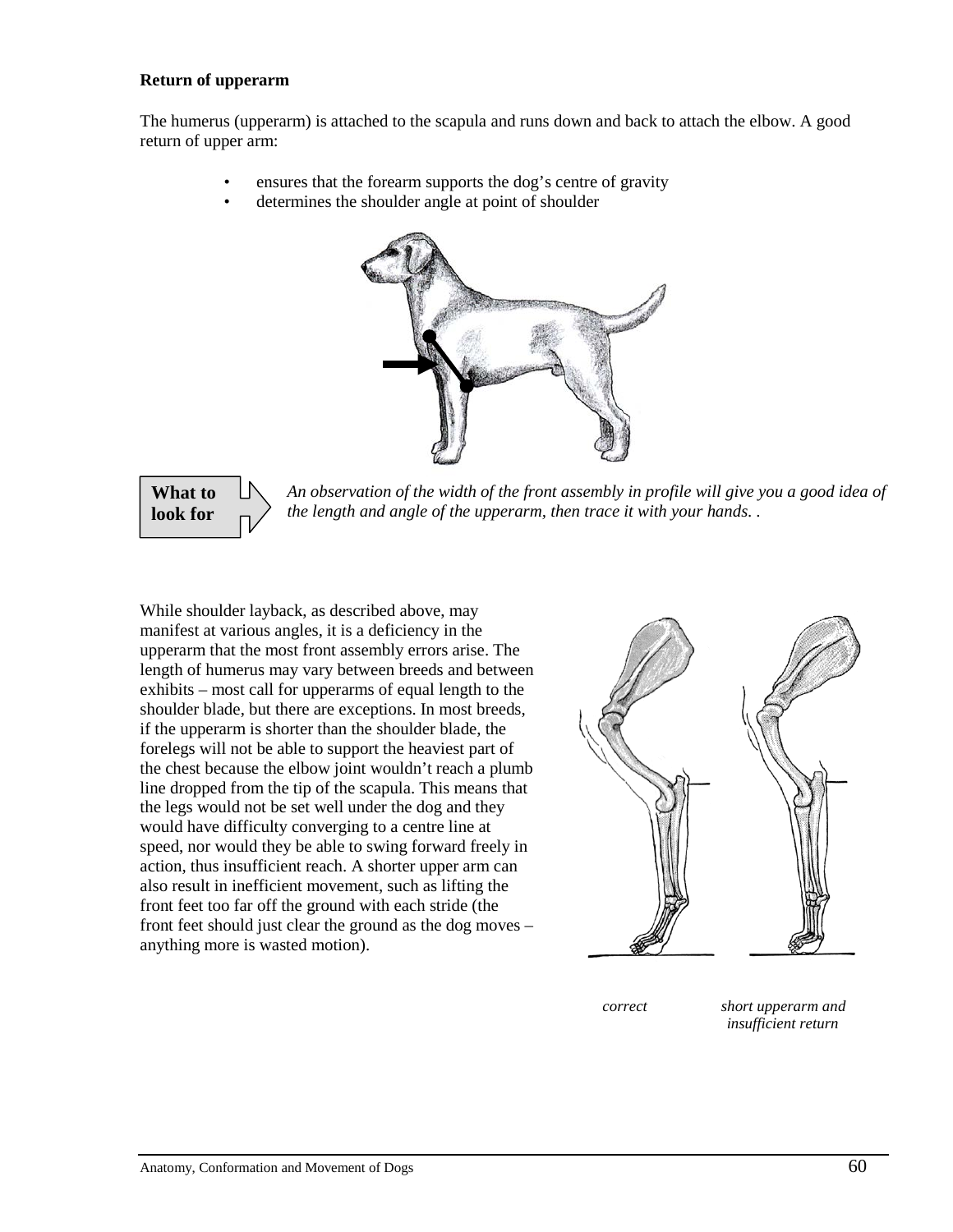#### **Shoulder angle**

Judges usually use one of two methods to trace the shoulder angle with the hands:



#### **Method 1: Through the bones**

Trace the bony ridge along the scapula to the end (points  $1 -$ 2). Then trace the outline of the actual humerus to its end. (points  $2 - 3$ ) – not the elbow.

This method is useful for determining shoulder layback but it is often difficult to accurately locate the actual bones behind strong muscling, unless you also have x-ray vision…..

#### **Method 2: Palpable points**

Find the uppermost tip of the shoulder blade and the point of shoulder, then trace an imaginary line (not along the bony protuberance) to estimate the layback of shoulder (points A – B). Find the point of elbow (point C) while keeping your other finger on the point of shoulder to estimate the angle of the upper arm.

Most judges prefer to use this method.

**Not all shoulders are created equal!!! Not all shoulders must form a 90º angle!!! NB!**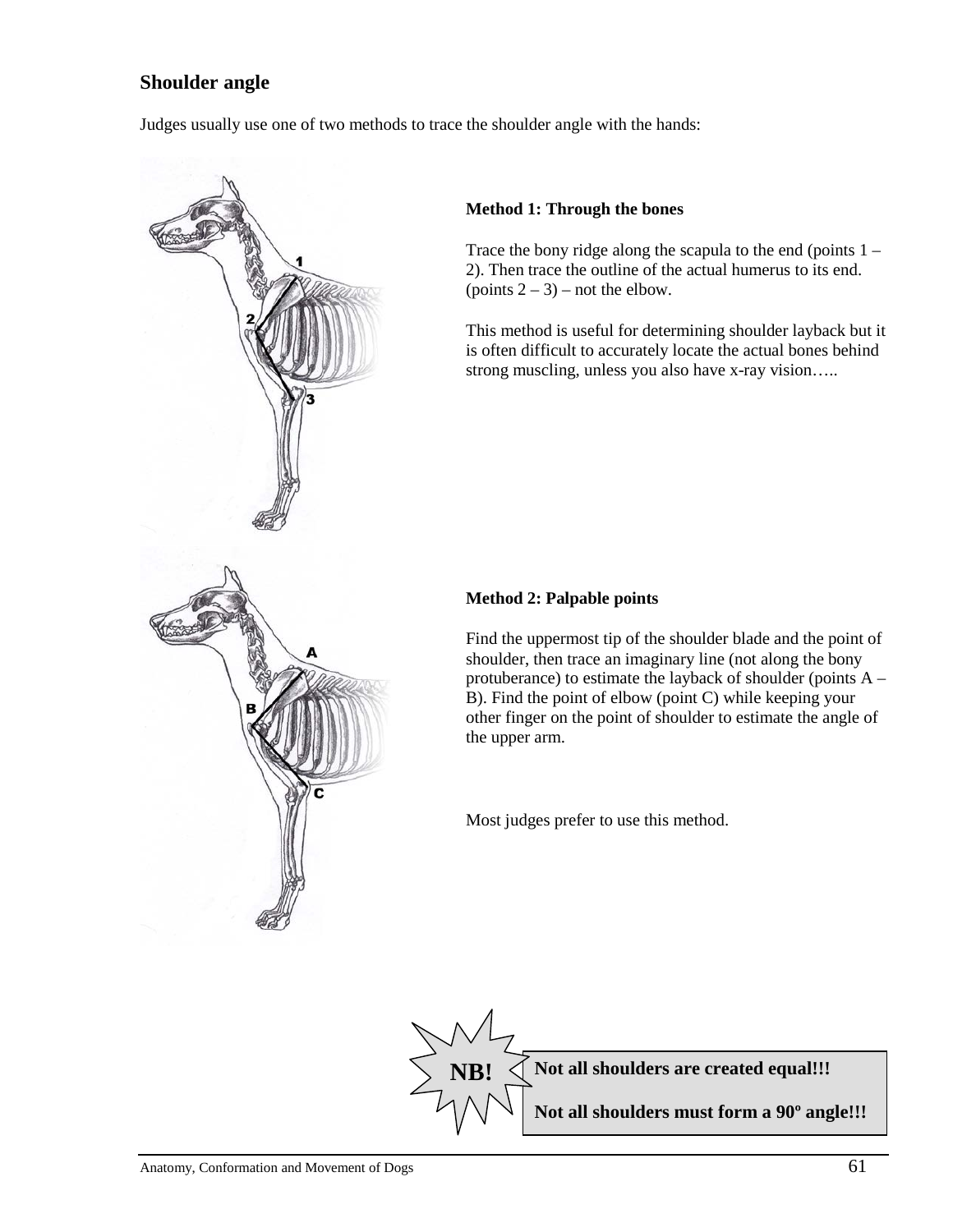While, for many years, it was believed that ALL dogs ought to have a shoulder angle of 90<sup>o</sup> at the point of shoulder, this has since been proven mythical and it is unfathomable why some judges continue to seek it in *all* their exhibits. The ideal angle varies between breeds, dependent largely on function. In this study guide, no exact angles are prescribed for all the reasons already given, so references to angles will be approximate, in keeping with the reality of judging a live dog with no measuring instruments. Several breed standards may actually specify a particular angle, but in most cases, the requirement is for angulation that allows the dog to fill its purpose. Thus a shoulder construction that is built less or more than the recommendation must be considered a fault to the extent it affects the structure and function of the whole dog



Examples of typical shoulder assemblies may include the three illustrated here, with many shades of variance in between:

- **Achondroplastic breeds**, eg. Dachshund, Basset Hound, Corgi, etc. tend to have a shoulder angle of approximately 90 º because their elbows lie close to the ribcage and well above the brisket.
- **Working breeds**, eg Retrievers, Great Danes, Dobermanns, etc. tend to have a more open-angled shoulder because the upperarm needs to be long enough to place the elbow properly under the body so that the legs can converge towards a centre line during gaiting.
- **Galloping breeds**, eg. Greyhound, Irish Wolfhound, Saluki, etc. tend to have a more open shoulder because the upperarm often drops quite sharply. Consequently, the elbow will be below the brisket to allow flexibility during the typical double-suspension gallop.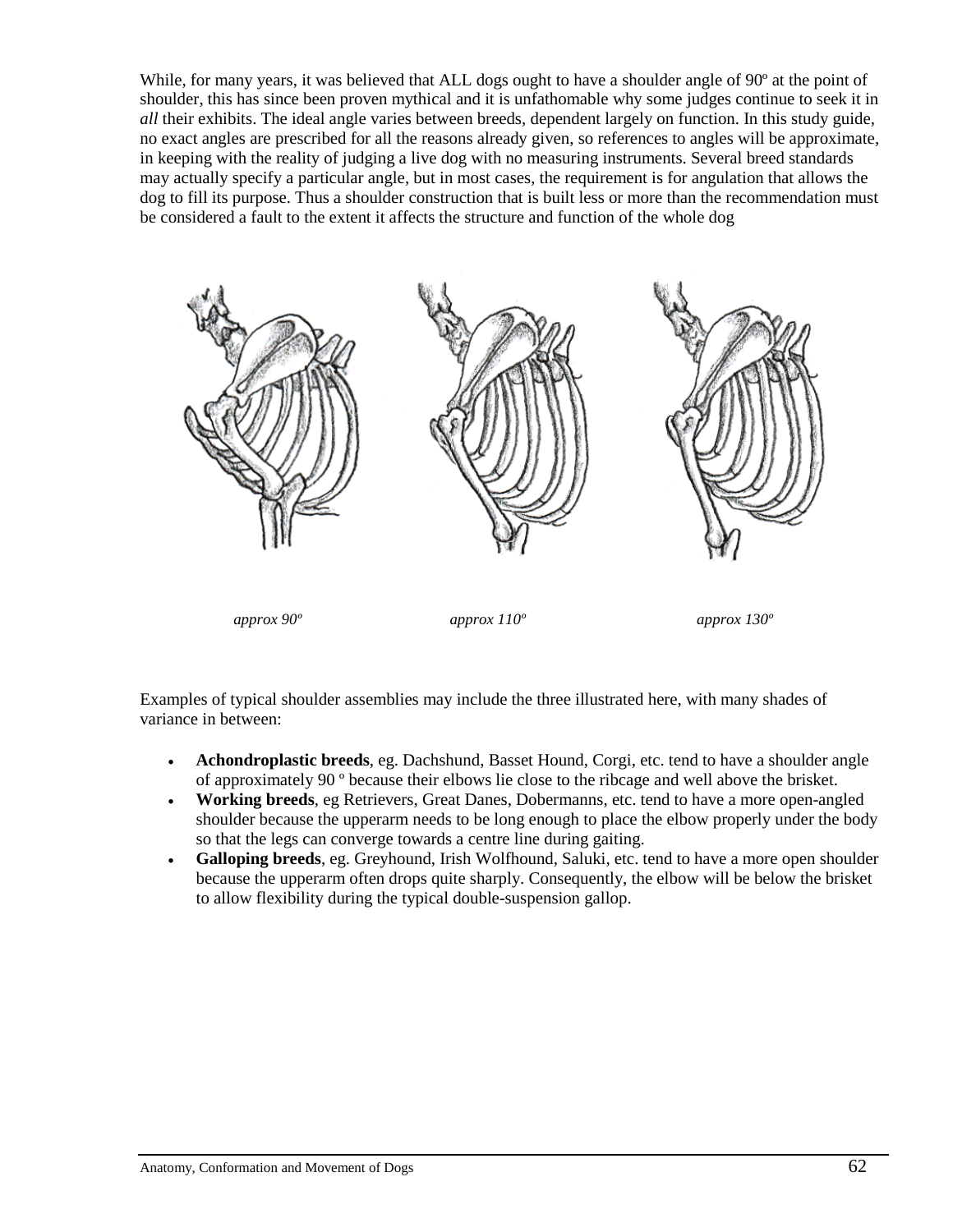#### **Shoulder placement**

Because the scapula, and thus the whole front assembly, is held in place by muscle tissue, it is entirely possible, that the placement of the shoulder may not be optimal.

When a shoulder assembly is correctly placed, the well-laid shoulder and good shoulder angle will be obvious and there will be good length of neck and usually, some prosternum visible in profile. When the shoulder assembly is set too far forward, the first tell-tale signs are an obviously shorter neck, an apparently longer body, and lack of prosternum visible in profile. Because the dog's body is mostly supported on the front column, a poorly-placed shoulder assembly will cause the dog to lose that centre of gravity and the joints will weaken in their attempt to compensate for being unable to support the body. From the front, the body will lack sufficient muscling and **fill**, resulting in the appearance of an **inverted V** or a **cathedral peak**, which is faulty.



*correctly-positioned shoulder & correct front fill poor front fill because front assembly too far forward*



*Here are a few markers that may indicate a poor front assembly:*

- *poor reach*
- *short, choppy steps*
- *bouncing up and down at withers*
- *front pastern too straight*
- *short neck*
- *lack of forechest*
- *skin wrinkling over withers*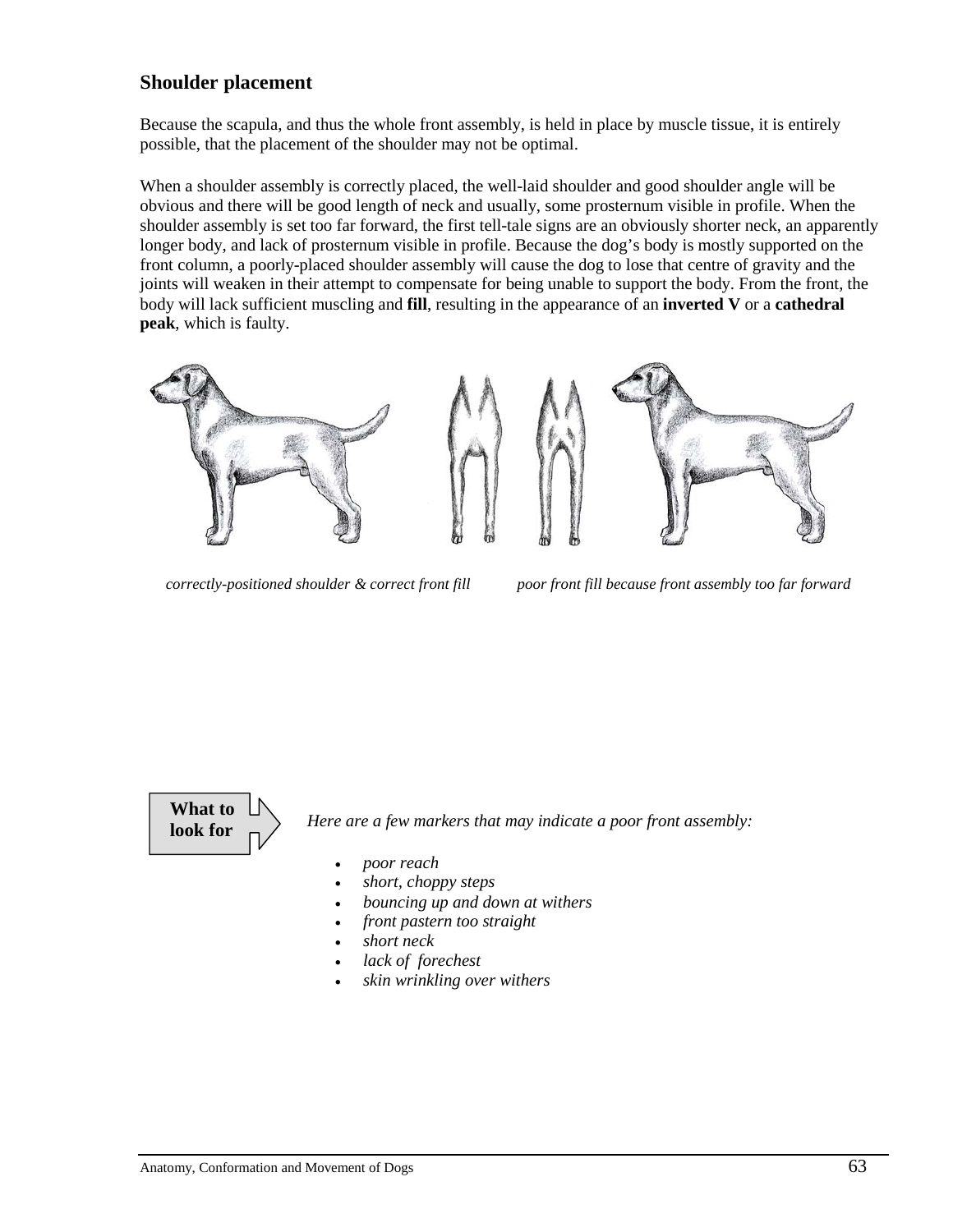#### **A few examples of shoulder assemblies**



*correct problem 1 problem 2 problem 3*

#### **1. Correct front assembly:**

- sufficient forechest
- moderately long neck
- scapula well laid back
- scapula and humerus of equal length
- shoulder and elbow aligned to plumb line

#### **2. Problem 1:**

- lacks forechest
- neck carried slightly higher to compensate
- scapula seems well laid back (pushed up by humerus)
- humerus is shorter than scapula and set steeply
- elbow is not aligned to plumb line

#### **3. Problem 2:**

- lacks forechest
- neck short and carried forward
- scapula and humerus set steeply
- both scapula and humerus are short
- elbow is aligned to plumb line, but both are too upright

#### **4. Problem 3:**

- shows forechest
- neck short and carried forward
- scapula short and set steeply
- ribcage appears shorter
- forward-set and upright scapula is not aligned with plumb line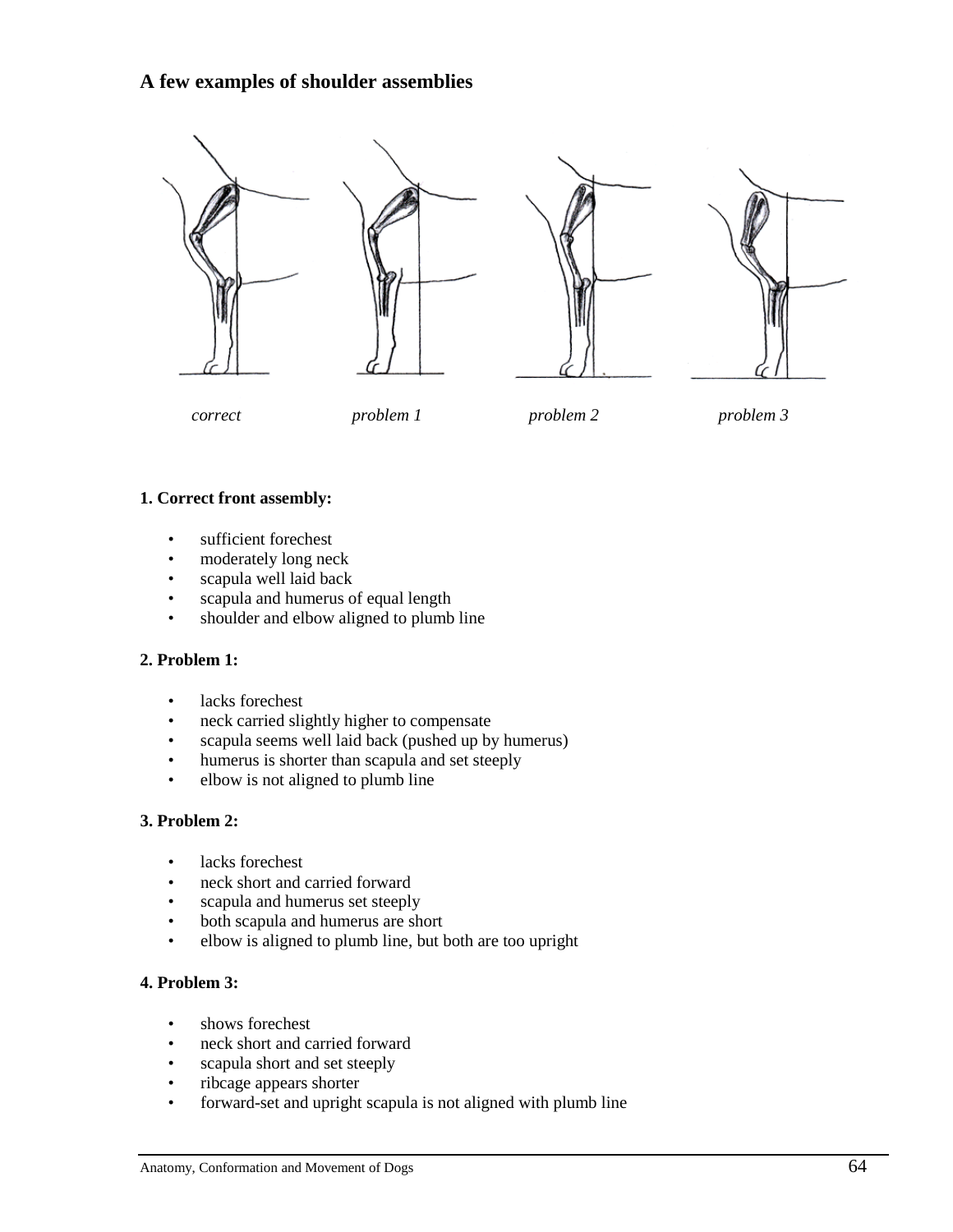While the forequarters support the bulk of the weight of the dog, the hind quarters provide the stability and drive in action. For the mechanics to work optimally, the angulation in front and rear ought to be balanced so that all parts are in proportion and work harmoniously together.

Now let's look at the main markers for assessing hind angulation:

- pelvic angle
- stifle joint
- hock joint

#### **Pelvic angle**

The length and set of the **pelvic girdle** in relation to the spine often affects the angulation of the whole hindquarters. Excessive angulation here (over and above the requirement of the breed standard) is never a good thing. More is not better – it's all down to the amount that is needed for functional efficiency. Consequently, pelvic angles range widely in different breed standards. In most, the requirement is a moderate slope that allows a smooth transition from the back through the croup to the hindlegs.



Unless required in the particular breed standards, these examples would be a diversion from normal – their degree of fault in relation to its importance.



 *steep pelvic slope flat pelvic slope*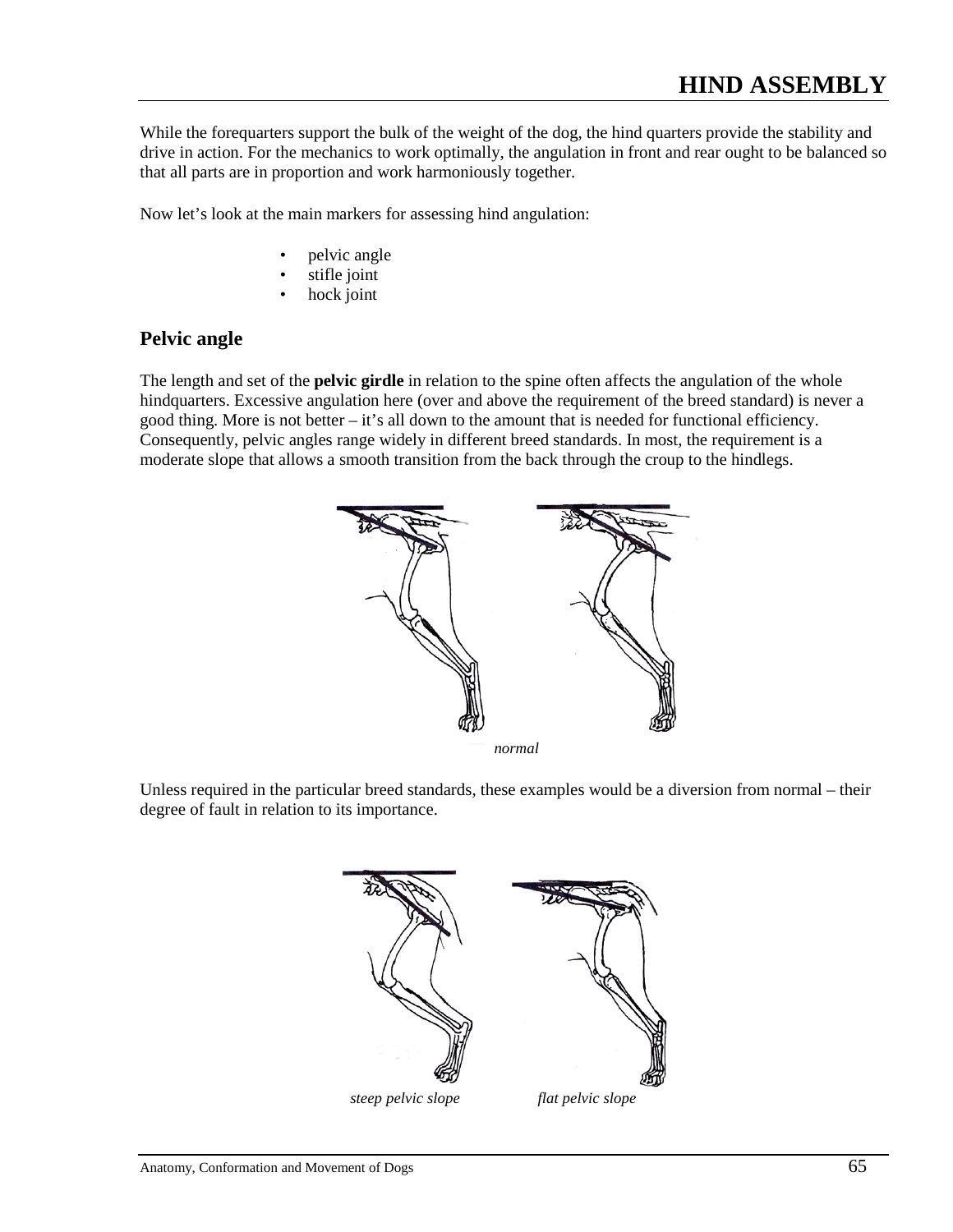The pelvic angle influences rear drive in action.



- 1. **too steep:** the thrust moves upwards instead of forwards, causing the back to rise during movement; rear extension is also restricted
- 2. **good slope:** there is good swing forwards and backwards, which allows powerful drive
- 3. **too flat:** insufficient thrust forwards so there is more rear extension than forward thrust, so drive is restricted

The slope of the pelvis can also affect the slope of the croup and the set on of tail.









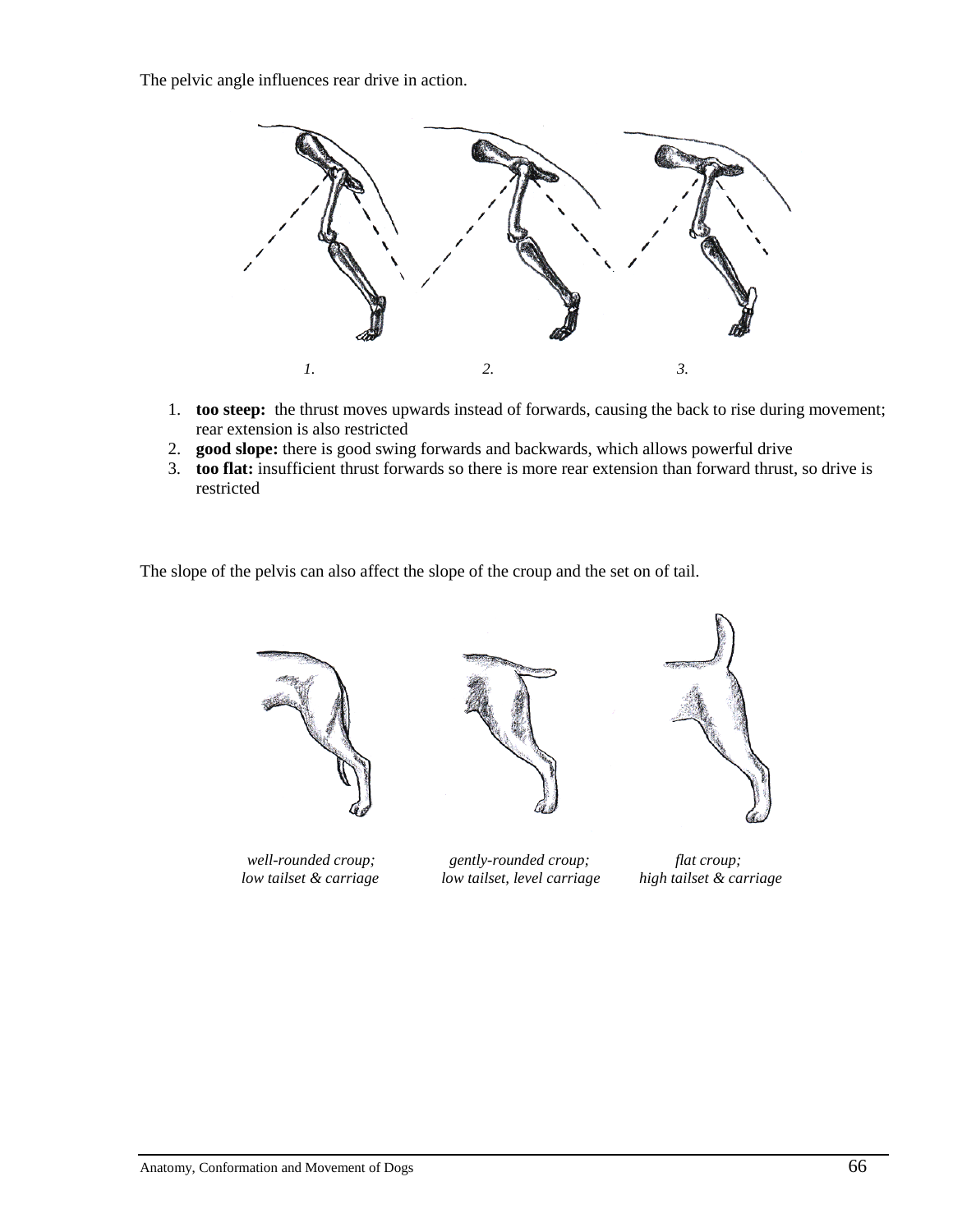#### **Stifle joint**

The angle formed by the femur and the tibia and fibula forms the **stifle joint** (also called the **knee joint**). The angles vary according to breeds, but poor construction will negatively affect stifle angle.







normal, well-angulated stifle very steep pelvic slope and over angulated flattish pelvic slope and<br>stifle with sickle hocks **and invertible** angulated stifle *stifle with sickle hocks* 

### **Hock joint**

Completing the structure of the hind assembly is the joint formed with the connection of the tibia and fibula (second thigh) and the tarsals (rear pastern). Ideally, the rear pastern should be set perpendicular to the ground.

Straight hock joint, often accompanied by straight stifle.

Sickle hock, where the joint is over-angulated, often accompanied by long second thigh and/or long rear pasterns.